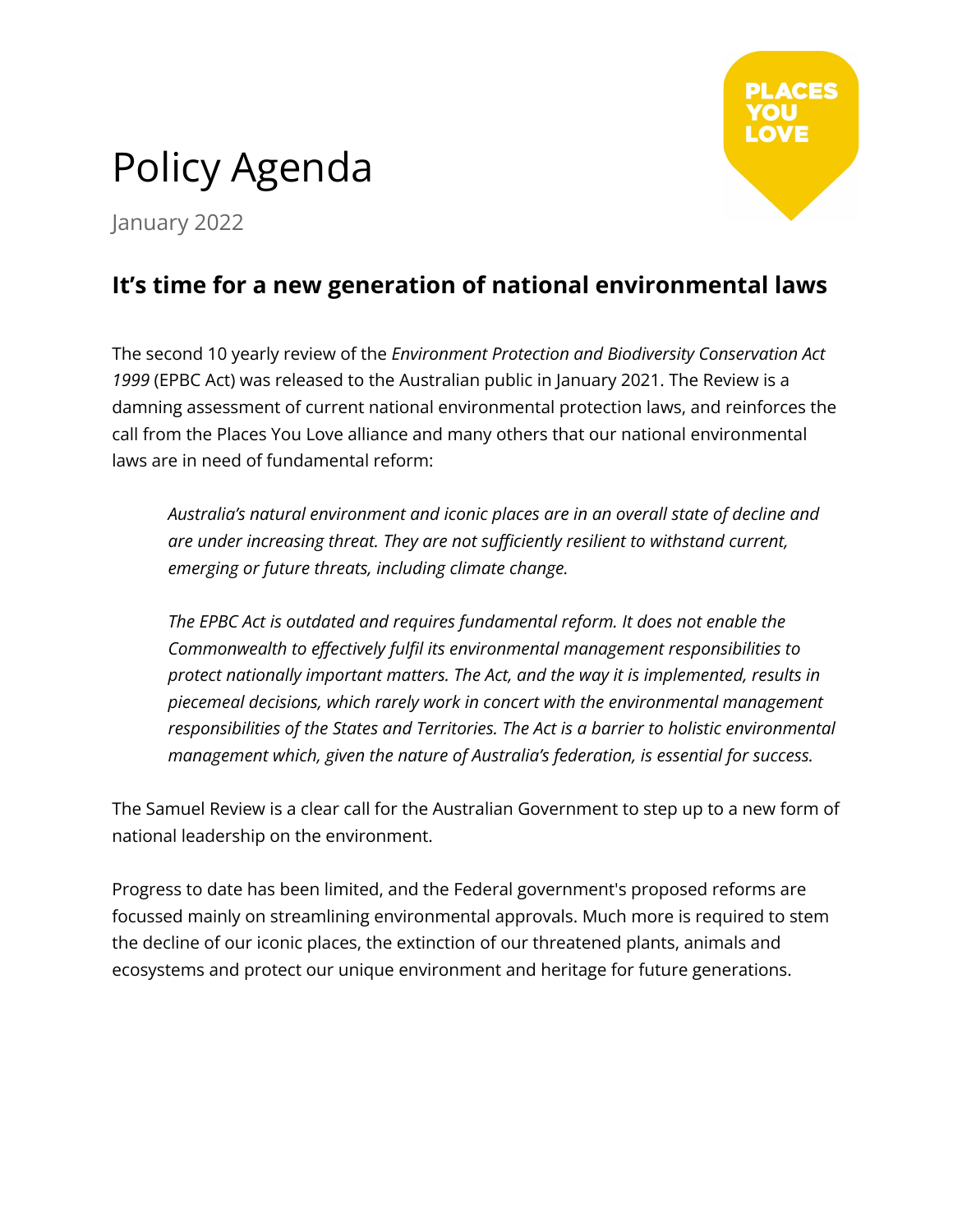# **Overarching principles - getting the direction right**

Reform of Australia's national environmental laws needs to based on the following overarching principles:

- **Stronger Australian Government leadership**. The Australian Government needs to step up, not step back and adopt a new model of leadership in a federal system based on the recommendations of the Samuel Review.
- **Delivering environmental outcomes.** The Samuel Review found that the current EPBC Act is too focussed on processes rather than outcomes. Legislative and administrative reform is required to ensure that our national environmental laws are strategic and outcomes focussed, rather than reactive.
- **Effective environmental laws.** Efficiency in decision making is important, but the Morrison government's current focus is almost exclusively on streamlining assessments and approvals under the EPBC Act. This focus must move to improving the overall effectiveness of federal environmental laws, and improving environmental outcomes especially given the threat of climate change.
- **Fit for purpose.** Australia's environmental laws need to be appropriate to the challenge of addressing Australia's ecological crisis, and consistent with our international responsibilities including the commitments in the evolving post-2020 Global Biodiversity Framework.
- **Recognise the need for fundamental reform.** Australia's signature national environmental law has been found to be not fit for purpose. Reforms need to be farreaching, not weakening or just tinkering with the current failed system.
- **● Increased investment in nature protection.** Implementation and enforcement of Australia's environmental laws has been chronically underfunded. A major investment is needed to accompany stronger, more effective environmental laws to address the extinction crisis.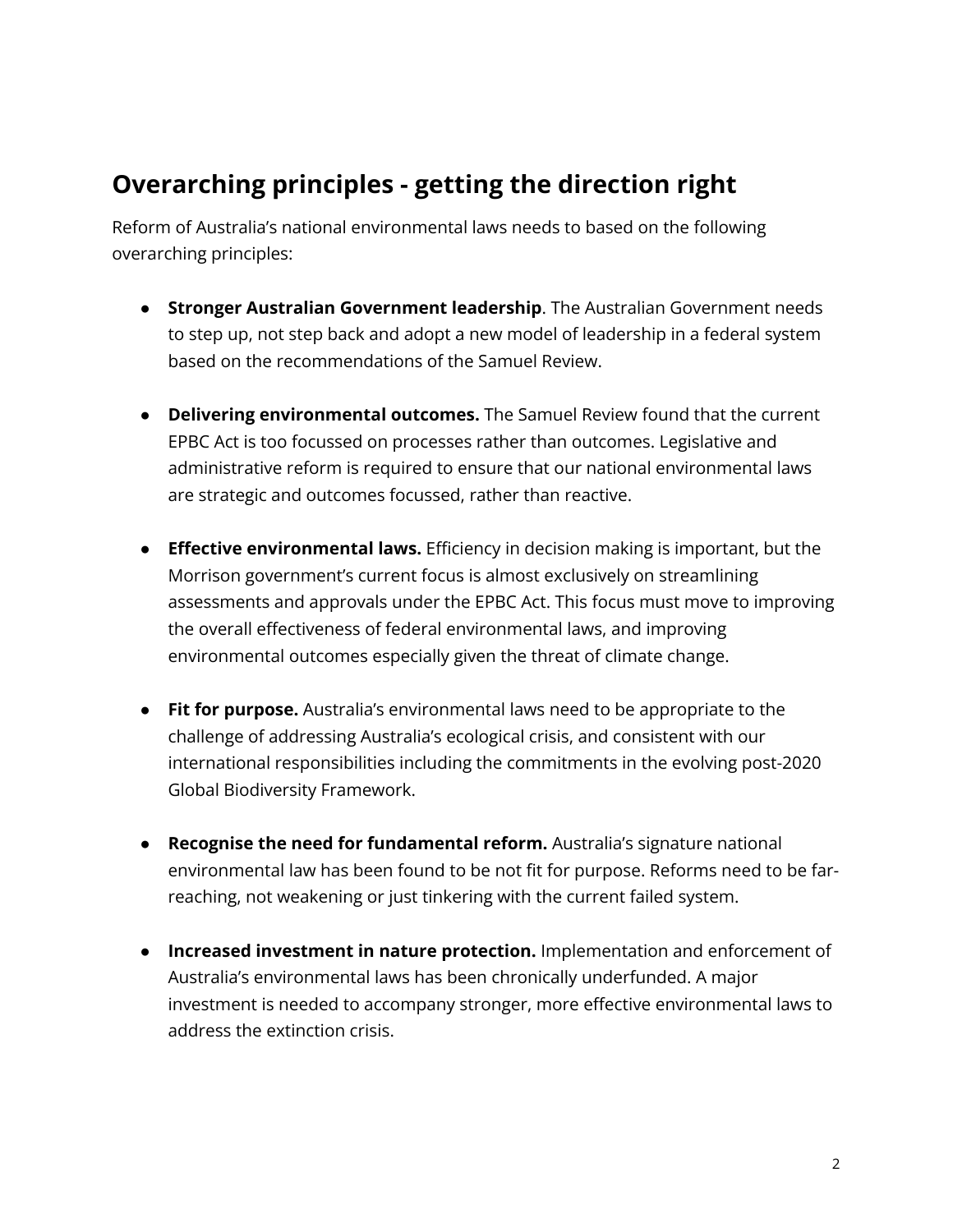- **● First Nations knowledge, customs and interest are recognised and valued in the development and administration of Australia's national environmental laws.** The Samuel Review identified the failures of the EPBC Act with respect to Indigenous Australians and recommended a series of key reforms to address these failures. Implementing these reforms as a matter of priority is a crucial part of fixing Australia's environmental laws.
- **● A central role for the community.** Australia's environment impacts us all and Australia's citizens have a right to be involved in decisions that will affect the use and health of our environment. This must include timely access to information, opportunities to meaningfully contribute to decisions and planning processes, and the right to scrutinise and challenge decisions and enforce the law.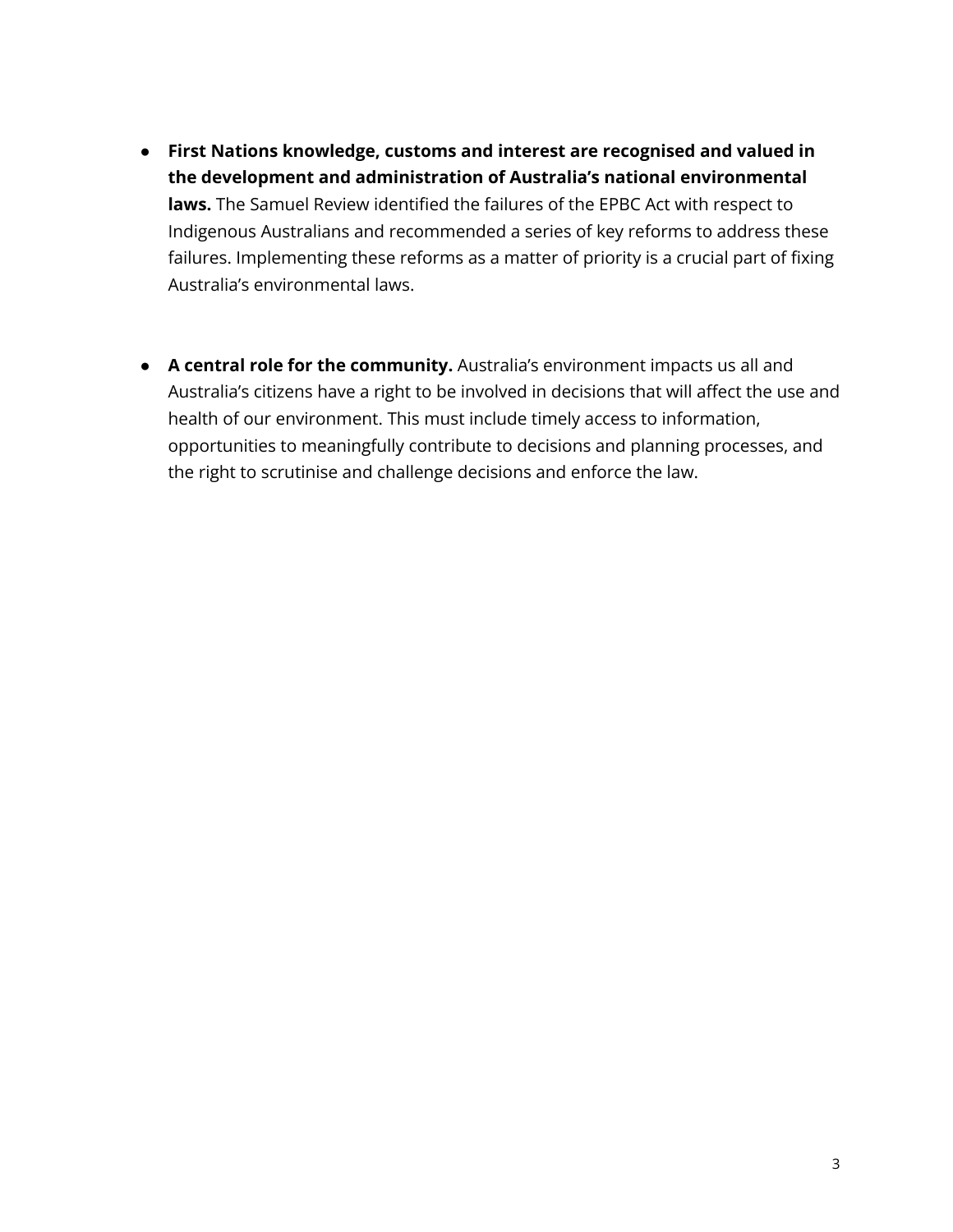# **Overview - reforms needed to Australia's national environmental laws**

- Set strong national environmental standards enshrined in law to protect and restore Australia's nationally threatened wildlife and ecosystems and our nationally and internationally significant wetlands and heritage places.
- Create an independent and well resourced Federal compliance and enforcement regulator to safeguard Australia's environment.
- Create an independent and well resourced national Environment Assurance Commission to audit performance and oversee implementation of national environmental standards.
- Invest heavily in conserving and recovering Australia's species and ecosystems, and tackling key threats to nature**,** committing to preventing extinctions.
- Provide community access to justice and participation in environmental decision making, including ensuring open standing and merits review for environmental decisions, providing for third-party enforcement rights to hold decision-makers to account.
- Respect First Nations rights and aspirations in relation to land and sea and management of country, and ensure Indigenous knowledge, customs and interest are recognised and valued under national environmental laws.
- Improve monitoring, data collection and evaluation.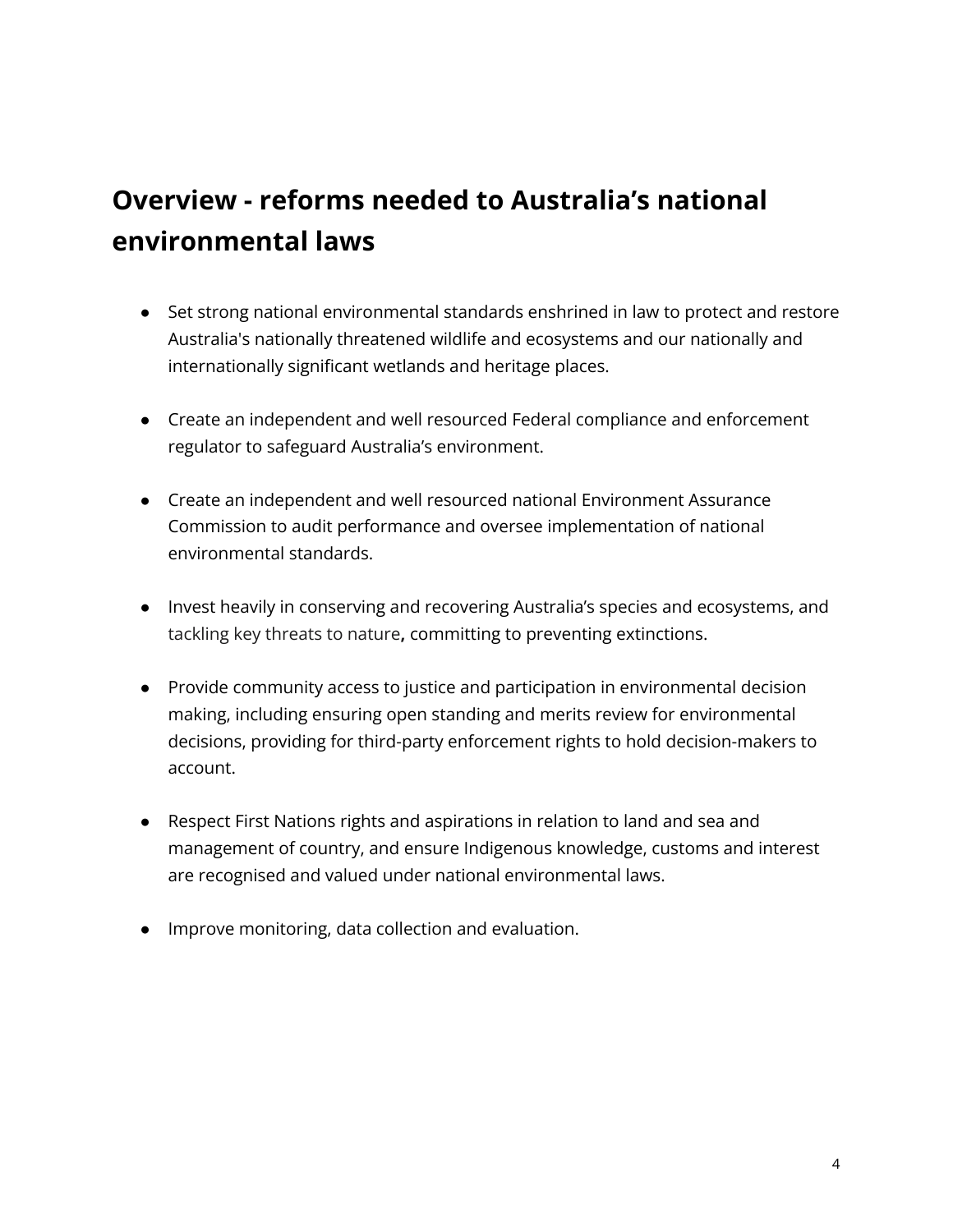## **Key environmental outcomes**

The Australian Government must create laws that:

- Ensure the Federal Government assumes responsibility and leadership for reversing the decline in Australia's environment;
- Safeguard the natural and Indigenous cultural values of Australia's protected areas, heritage places, and other conservation tenures;
- Prevent the extinction of native fauna and flora;
- Protect and recover key biodiversity areas, threatened ecological communities and threatened species including strict protection for their critical habitats;
- Substantially reduce Australia's greenhouse gas pollution and increase carbon sequestration in biodiverse landscapes;
- Ensure zero destruction of primary, remnant, old-growth or high-conservation value forests and bushland;
- Safeguard freshwater and marine ecosystems, including from extractive and industrial processes;
- Reduce, to as close to zero as possible, air pollution, plastic pollution and chemical pollution across Australia;
- Maintain and strengthen the prohibition on domestic nuclear power, enrichment and reprocessing whilst advancing responsible domestic radioactive waste management.
- Prevent the introduction of, and reduce the current extent, spread and population size of invasive species that are threatening biodiversity;
- Effectively protect Australia's wildlife from commercial exploitation including illegal wildlife trade and unsustainable fishing.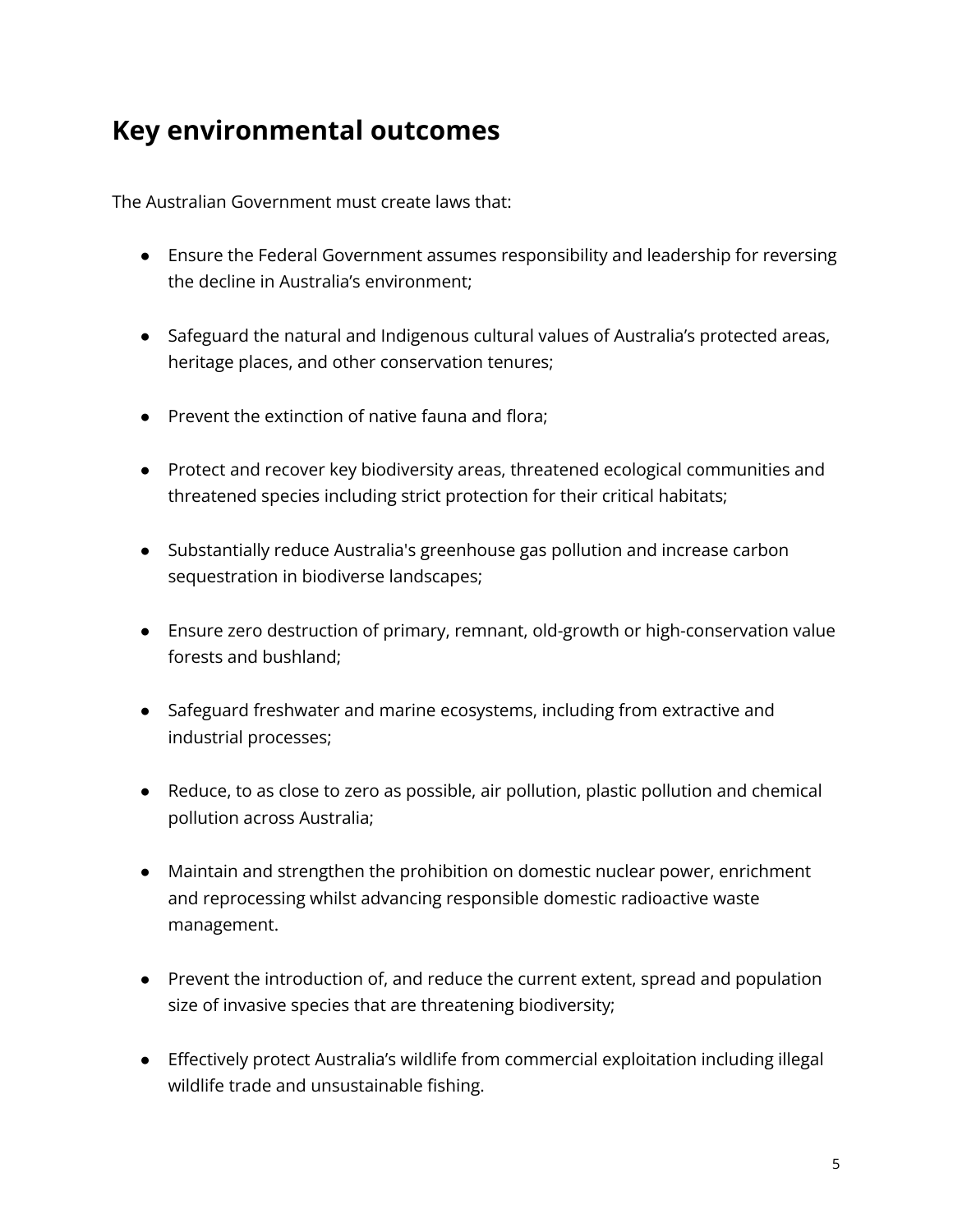# **Our reform proposals - policy detail**

## 1. A new model of national leadership on the environment

#### 1.1 National environmental standards

New, legally enforceable standards were recommended by the Samuel's Review as the foundation for a new, national outcomes focussed approach to the Australian Government's environmental responsibilities. Legally enforceable standards would form the foundation for a consistent national approach to environmental protection and restoration, as well as a new foundation for reforms in a range of other areas including offsets and indigenous engagement.

The Federal Government has proposed new national standards for Matters of National Environmental Significance (MNES). However the proposed standards merely paraphrase current provisions of the EPBC Act and are inconsistent with the outcome focused standards proposed in the Samuel Review recommendations and draft standards developed by a range of stakeholders during the course of the review.

- Adopt the outcome focused MNES standards recommended by the Samuel Review.
- Commit to the continued review and improvement of the initial standards for MNES, and develop new standards as recommended by the Samuel Review including environmental restoration, offsets, compliance and enforcement, environmental monitoring and data, and Indigenous engagement and participation in decision-making.
- Immediately introduce legislative reform to create a legal framework for national environmental standards, including a longer term commitment for reforms that thoroughly integrate standards into Federal environmental law.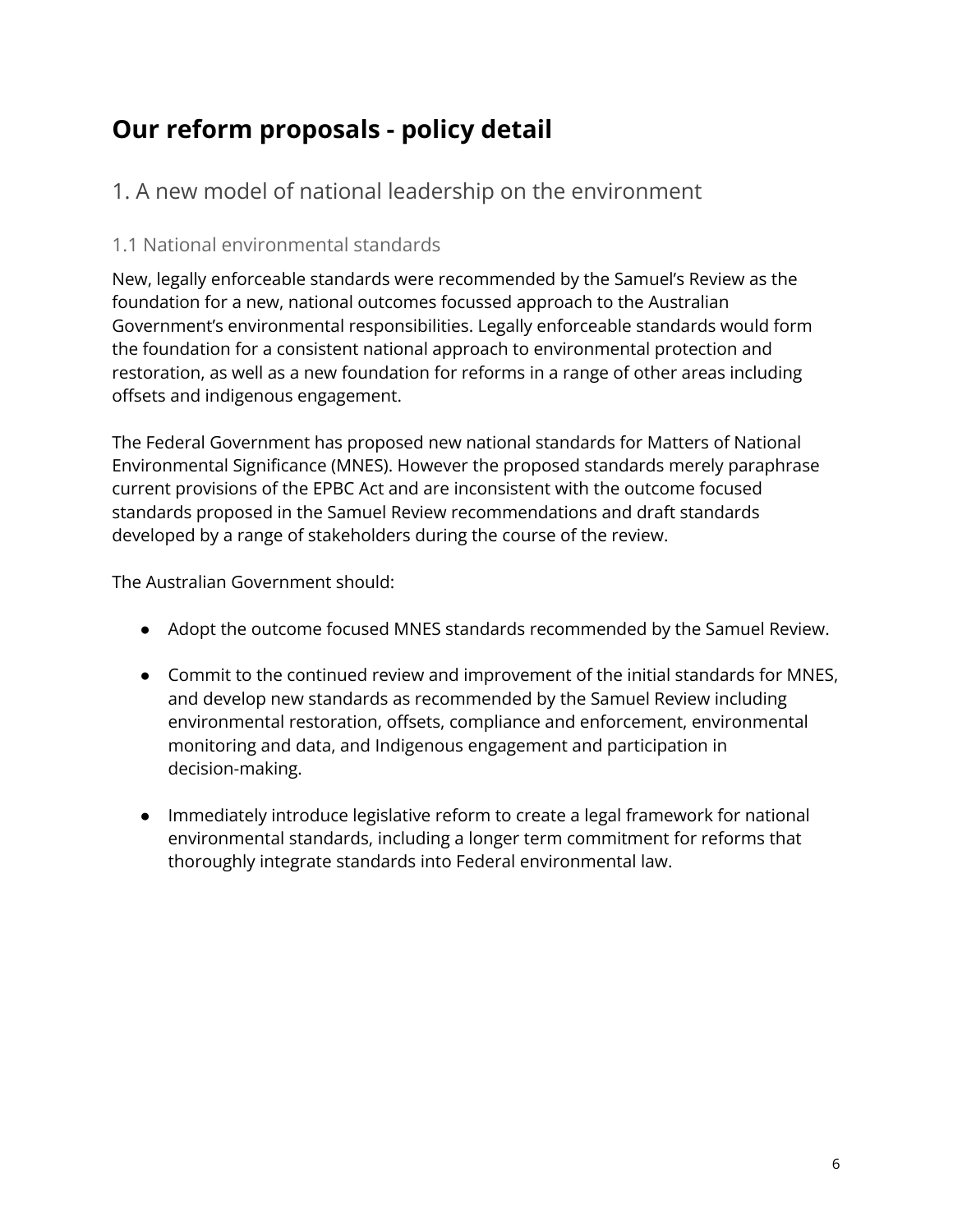1.2 Commonwealth led national and regional planning for conservation and restoration

A clear message from the Samuel Review is that the current EPBC Act is not up to the task of protecting current environmental values or reversing the current trajectory of environmental decline.

*The EPBC Act does not facilitate the maintenance or restoration of the environment. The current settings cannot halt the trajectory of environmental decline or manage cumulative impacts.*

*The settings of the Act cannot mobilise the large-scale restoration needed and support future development in a sustainable way.*

The way the Act currently operates is overly transactional. A suite of complementary planning approaches are required to guide the protection and restoration of Australia's environment.

- Prioritise reforms necessary to deliver National Environmental Standards and institutional reforms to ensure that planning focuses on delivering environmental outcomes, and that plans are subject to rigorous oversight and review.
- Develop strategic national plans to deal with significant and cross cutting national issues.
- Lead regional planning approaches which:
	- Integrate regional recovery planning for threatened species and ecological communities, guiding strategic and coordinated public and private investment in protection and restoration.
	- Identify and manage environmental impacts, with a requirement to avoid and mitigate harm, and rely on biodiversity offsets that deliver a net gain, only as a last resort.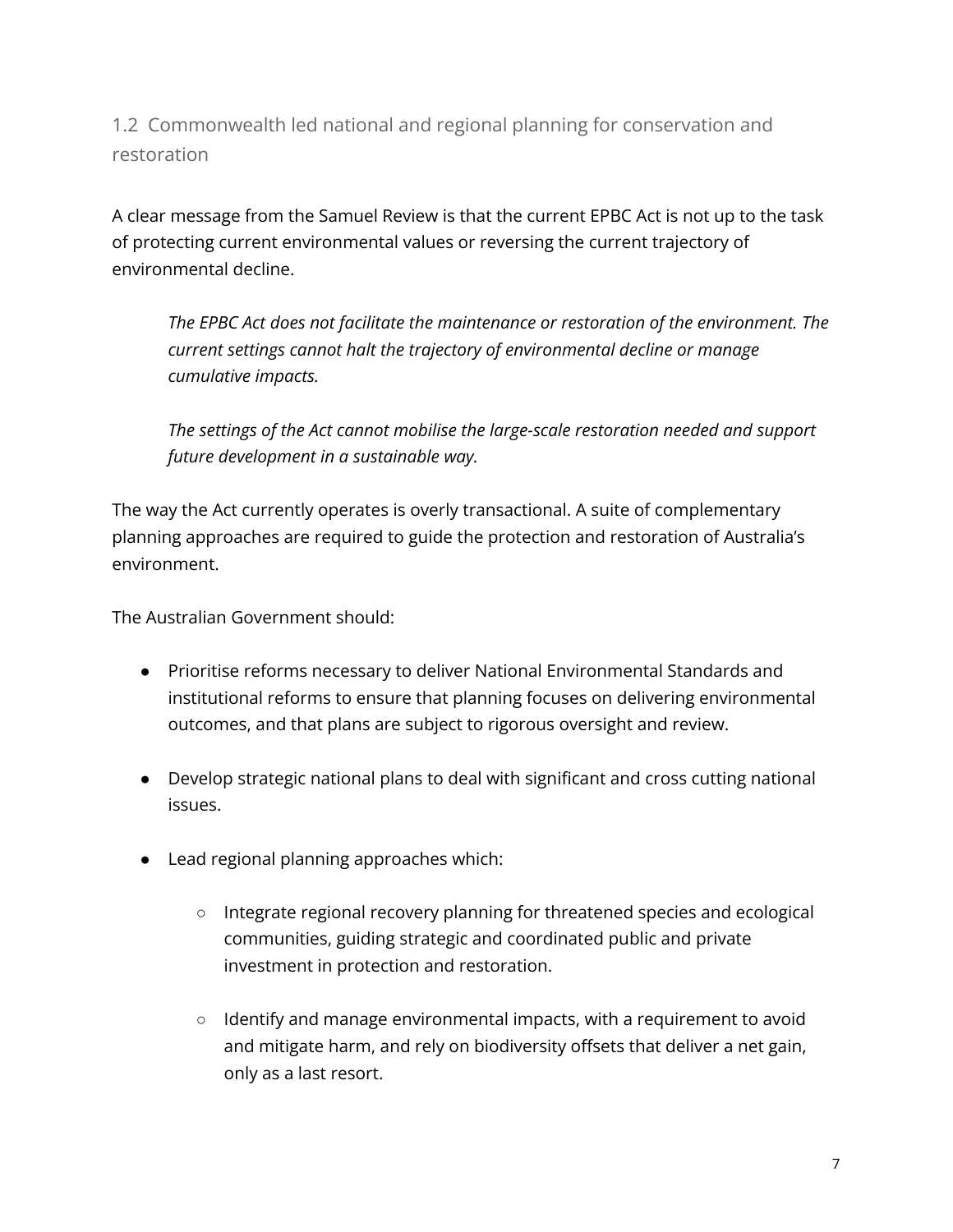- Focus on protection and restoration. Regional planning should only be used as a substitute for individual environmental approvals where a demonstrably better outcome will be achieved. This means that there must be an adequate regulatory system and sufficient resourcing in place to deliver on the regional plan, and robust review and oversight mechanisms to respond to new information or changes in circumstances.
- Develop regional plans collaboratively, at an appropriate scale and informed by the best available science and data, and provide a comprehensive framework to guide public and private investment through carbon and biodiversity markets.

#### 1.3 Conservation planning reformed

Listing and management of threatened species and ecological communities and key threatening processes under the EPBC Act is a key function of the Act, and an area in which the Federal Government has a critical role to play in leadership and coordination of the protection and recovery of threatened species and communities.

The Commonwealth's leadership role, and the need for a much stronger emphasis on halting extinctions, is a strong theme of the post-2020 Global Biodiversity Framework under the Convention on Biological Diversity which will be finalised in mid 2022.

The Australian National Audit Office is currently undertaking a performance audit of listing and Management of Threatened Species and Communities under the EPBC Act and will report in March 2022.

The Federal government is currently progressing plans to dispense with the need for recovery plans for all but about 10% of threatened species and ecological communities.

A new Threatened Species Strategy for 2021-2031 includes a 5 year action plan, but this only focuses on recovery actions for 100 selected species and ecological communities.

The Australian Government should:

● Cease actions to dispense with the need for recovery plans for most threatened species and ecological communities, and consult with experts and the Australian community on a reformed approach to conservation planning.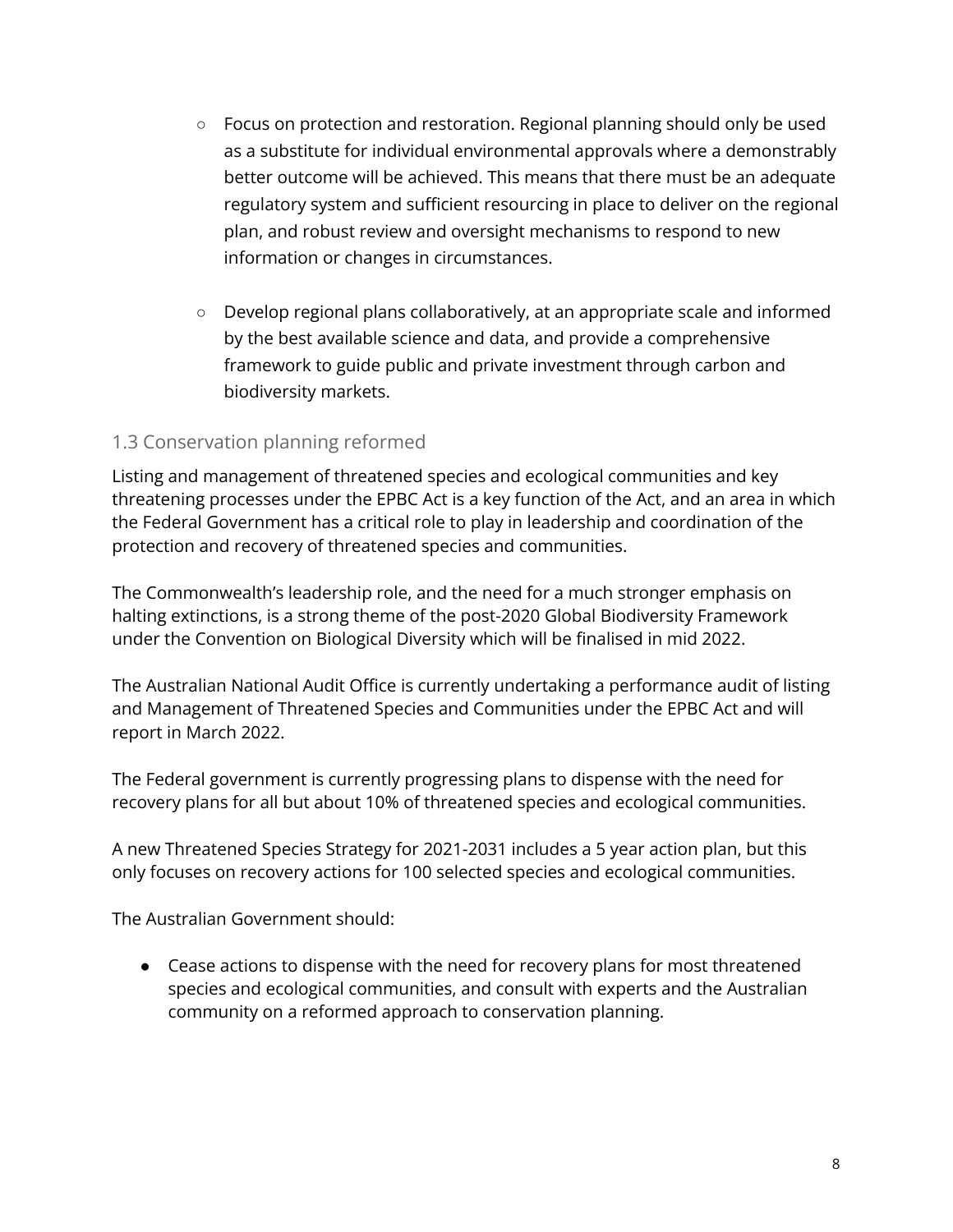- Reform conservation planning under the EPBC Act based on a credible and effective integrated set of conservation planning approaches (national strategies, regional recovery planning, recovery and threat abatement plans, and conservation advices) which increases accountability for implementation.
- Provide adequate funding for all aspects of conservation planning.
- Develop National Environmental Standards to support effective conservation planning (MNES, recovery planning and restoration etc).
- Lead in the development of a consistent national approach to conservation planning building on the nationally consistent approach to listing developed through the 2015 Common Assessment Method adopted by the Commonwealth, State and Territory governments.

### 2. Institutional reforms to drive environmental outcomes

2.1 Strong and independent national EPA and improved compliance and enforcement

The Samuel Review painted a damning picture of compliance and enforcement of Australia's national environmental laws:

*Surveillance, compliance and enforcement under the EPBC Act is ineffective. There has been limited enforcement of the Act over the 20 years it has been in effect, and the transparency of what has been done is also limited.*

The Places You Love Alliance believes that the best way to address the problem is by establishing an independent federal authority responsible for compliance and enforcement under the EPBC Act. We support the reforms proposed by non-government Bills currently before the House of Representatives and the Senate which would establish a new National Environment Protection Authority (EPA).

The Australian Government should:

● Pursue legislative reforms and allocate funding for a well resourced and independent National Environment Protection Authority responsible for compliance and enforcement under the EPBC Act.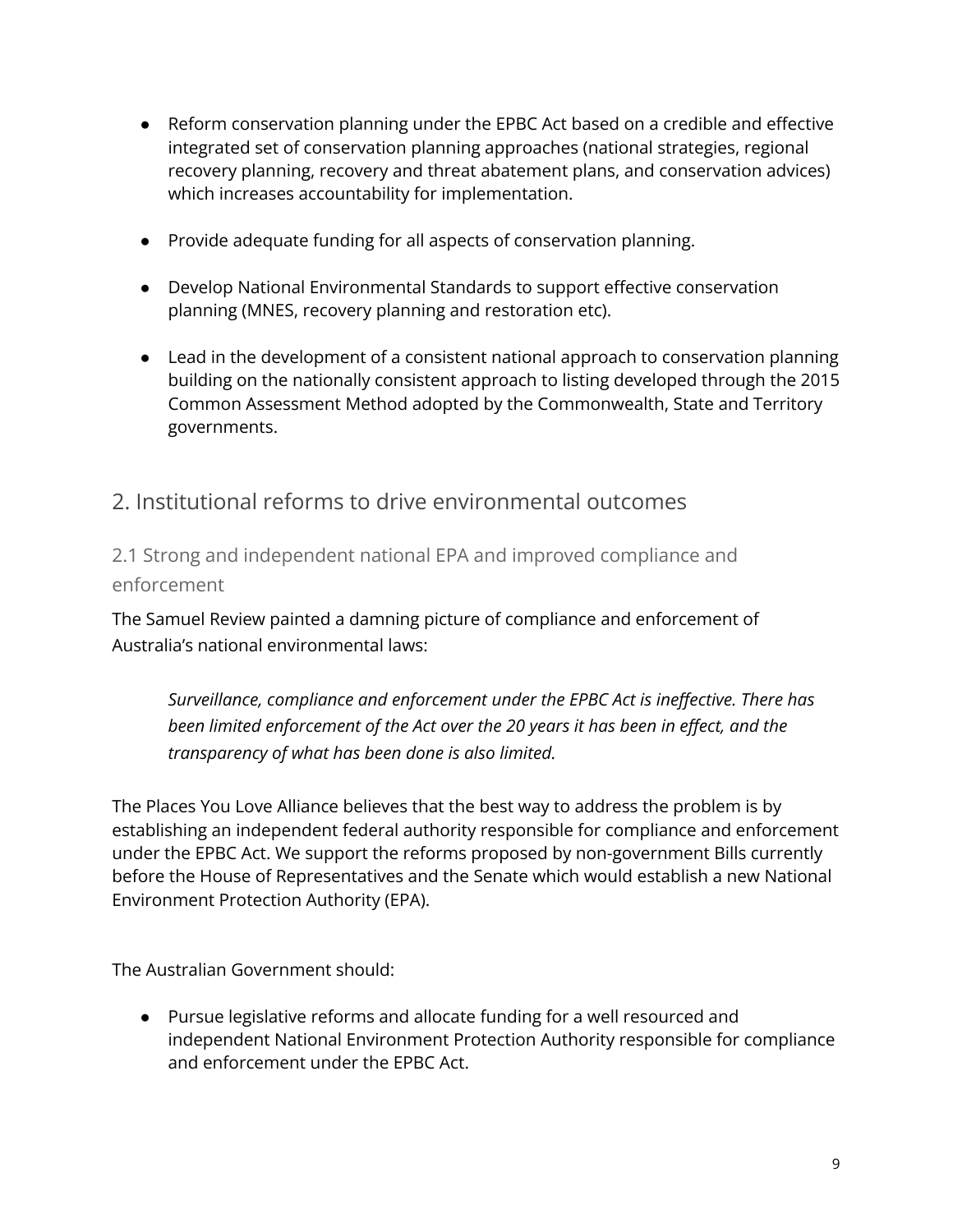● Commit to a renewed focus on improving compliance and enforcement under the current EPBC Act.

#### 2.2 National Environment Commission

Places You Love has long advocated for an independent National Environment Commission to lead the development of plans, strategies and standards under the EPBC Act, to oversee the implementation of conservation planning, monitor performance and administration of the Act, and to gather and publish data on environmental conditions and trends.

The Samuel Review recommended the creation of a new independent statutory position, the Environment Assurance Commissioner, to monitor and audit the operation and performance of assessment and approval systems, whether these systems are accredited or directly managed by the Commonwealth. The Review also recommended a new Ecologically Sustainable Development Committee to provide advice in the development of Standards and plans.

The Federal Government has proposed legislation for an Environment Assurance Commissioner (EAC). However this proposal falls short in ensuring that the Commissioner has the independence, powers and functions necessary to fulfil even the narrow remit of audit and oversight of assessment and approvals.

- Create an independent and well resourced National Environment Assurance Commission with the full range of powers and functions to audit performance and oversee implementation of national environmental standards.
- If proceeding with the current proposed Environment Assurance Commissioner, amend current proposals to ensure that the EAC is independent, well resourced and has the full range of powers and functions to carry out its audit and assurance functions.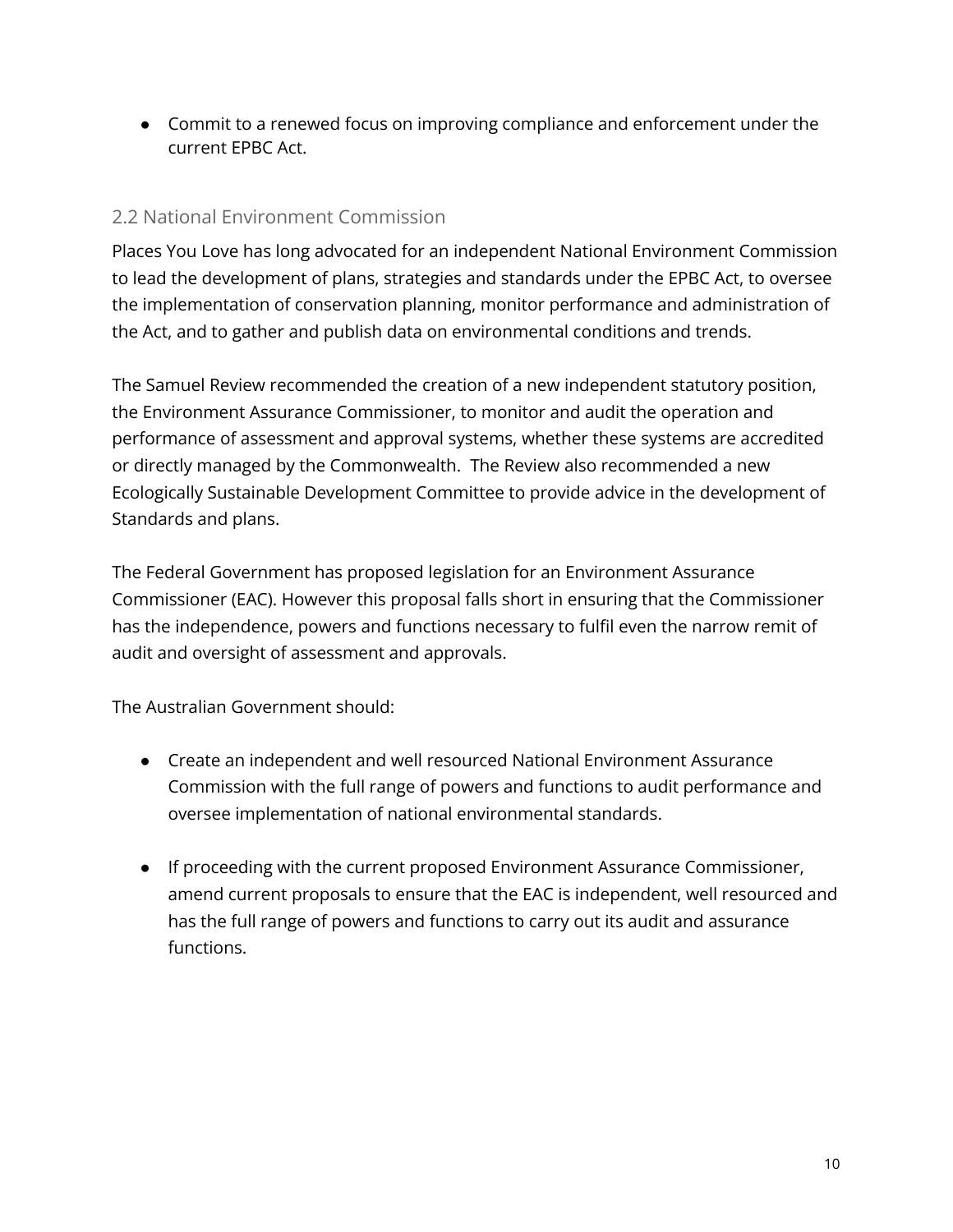#### 2.3 Reformed, independent advisory committees

Credible, authoritative and independent scientific, cultural and other advice is central to the administration of the Act, and will be important in development of key reforms proposed by the Independent Review, such as Standards.

The Australian Government should:

● Adopt the recommendations of the Samuel Review for changes to the existing committees and advisory bodies under the EPBC Act.

#### 3. Climate ready nature protection laws

One of the biggest threats facing Australia's environment is the impact of climate change. Our national laws and frameworks must be strengthened to address the challenge of climate change and ensure we can mitigate, adapt to and be resilient in the face of a warming world.

The Samuel Review recommended stronger integration of climate change in decision making and planning functions under the Act, and that the National Environmental Standards recommended by the Review require development proposals to consider climate impacts under specified climate scenarios, and to disclose the full emissions of the proposal.

- Ensure that the impact of climate change on nationally protected matters is thoroughly integrated into all decision making processes and planning functions under national environmental protection laws.
- Adopt National Environmental Standards which require development proposals to consider climate impacts under specified climate scenarios, and to disclose the full emissions of the proposal.
- Adopt institutional reforms and improve monitoring and data collection to ensure that climate change threats are recognised and acted upon.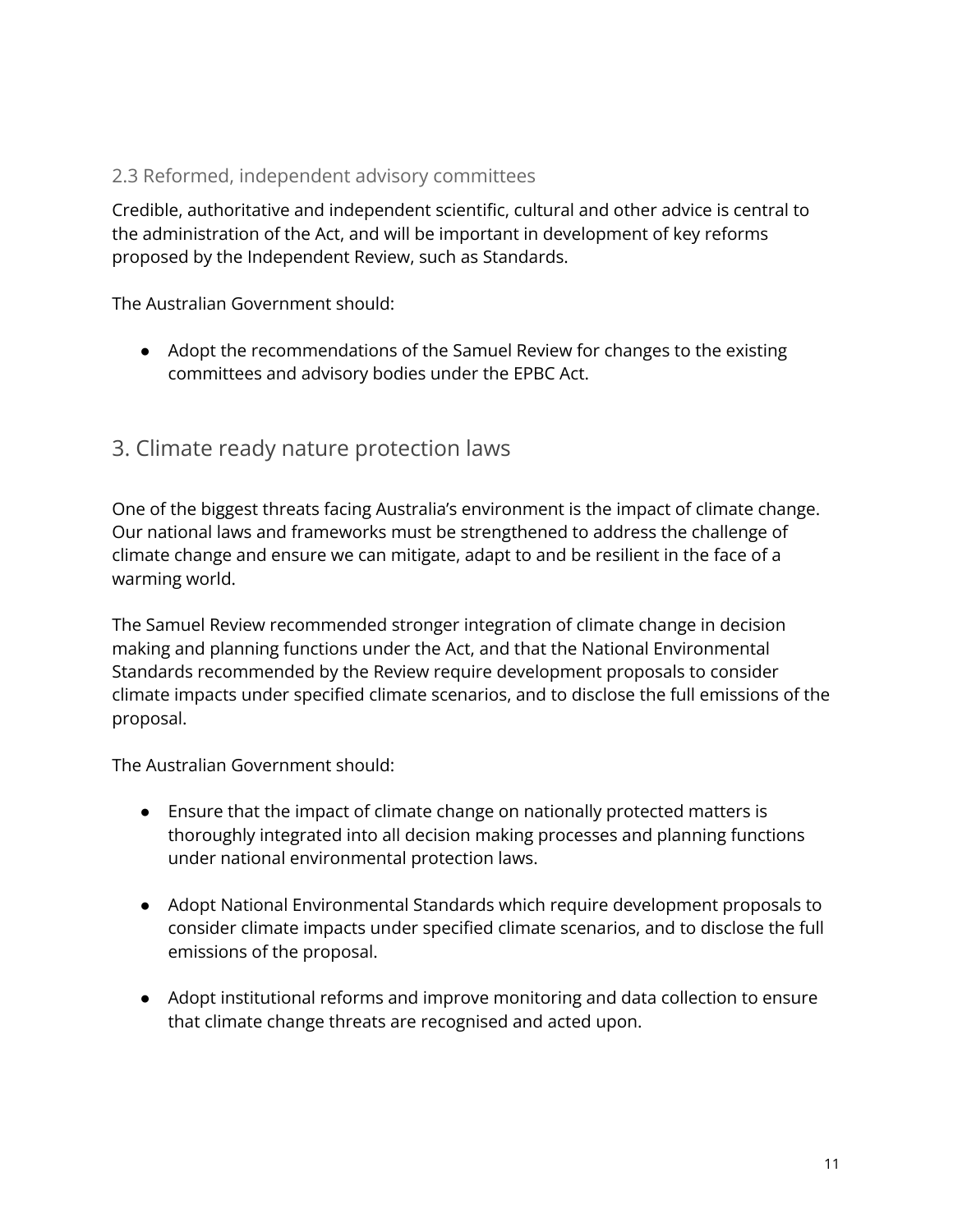## 4. First Nations recognition and engagement

The Places You Love Alliance supports recognition and respect for Indigenous knowledge, customs and interest under national environmental laws.

The Samuel Review included findings very critical of current approaches, and called for significant reform:

> *The EPBC Act heavily prioritises the views of western science, with Indigenous knowledge and views diminished in the formal provision of advice to decision-makers. This reflects an overall culture of tokenism and symbolism, rather than one of genuine inclusion of Indigenous Australians.*

The Australian Government should:

- Ensure that First Nations people have a central role in the design of environment protection laws programs and policies.
- Fully respond to the recommendations in Chapter 2 of Samuel's Final Report, and commit to work with First Nations people to develop reforms that respond to these recommendations.
- Commit to developing National Environmental Standards for Matters of National Environmental Significance and other Standards which incorporate requirements for best-practice Indigenous engagement and participation, and develop a specific standard for Indigenous engagement and participation in decision-making.

5. Transparency, participation and accountability - restoring public trust in national environmental laws

Access to information, transparency in decision making and public participation in planning and decision making encourage public confidence in the administration of national environmental laws, and help support the delivery of the environmental outcomes the laws are intended to secure.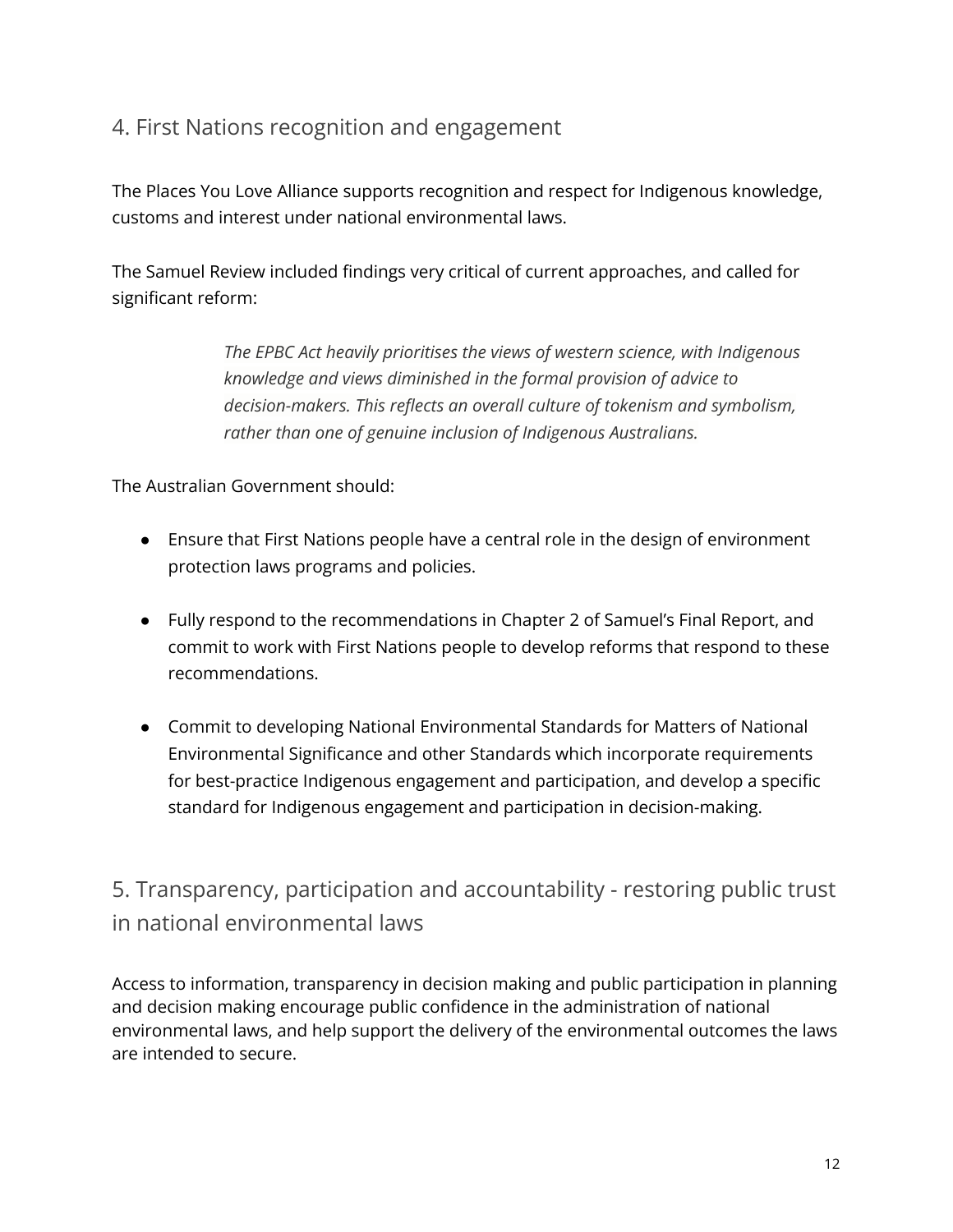The Places You Love Alliance welcomes the recommendation from the Samuel Review to retain extended standing rights to enforce the Act and to seek judicial review of decisions. The Alliance also welcomes the suggestion that the Act should be amended to allow for merits review in appropriate circumstances.

The Australian Government should:

- Recognise the valuable role the community plays in the administration of the EPBC Act through administrative and legal processes.
- Support public participation in the administration of the Act through provision of timely and accurate information, transparency and open participation in decision making, and effective consultation.
- Extend current avenues for legal scrutiny of decisions as part of future reforms to the Act, including merits review.

## 6. Improved monitoring, data collection and evaluation

Improved monitoring, evaluation and reporting is a key element of the recommended move from process orientated administration of the EPBC Act to a focus on environmental outcomes recommended by the Samuel Review.

A key supporting reform is the development of a "national information supply chain" to support improved administration of the Act, and it is also critical to the success of proposals for a stronger emphasis on planning.

- Fully respond to the Samuel Review recommendations in relation to environmental monitoring, evaluation and reporting, and data, information and systems, and develop a program of reforms to implement those recommendations including:
	- $\circ$  A national supply chain of information to inform the public and decision makers in the administration of the Act.
	- A long term strategy for developing data and information systems that support the implementation, monitoring and evaluation of National Environmental Standards under the Act.
	- Commit to lead the development of a harmonised national environmental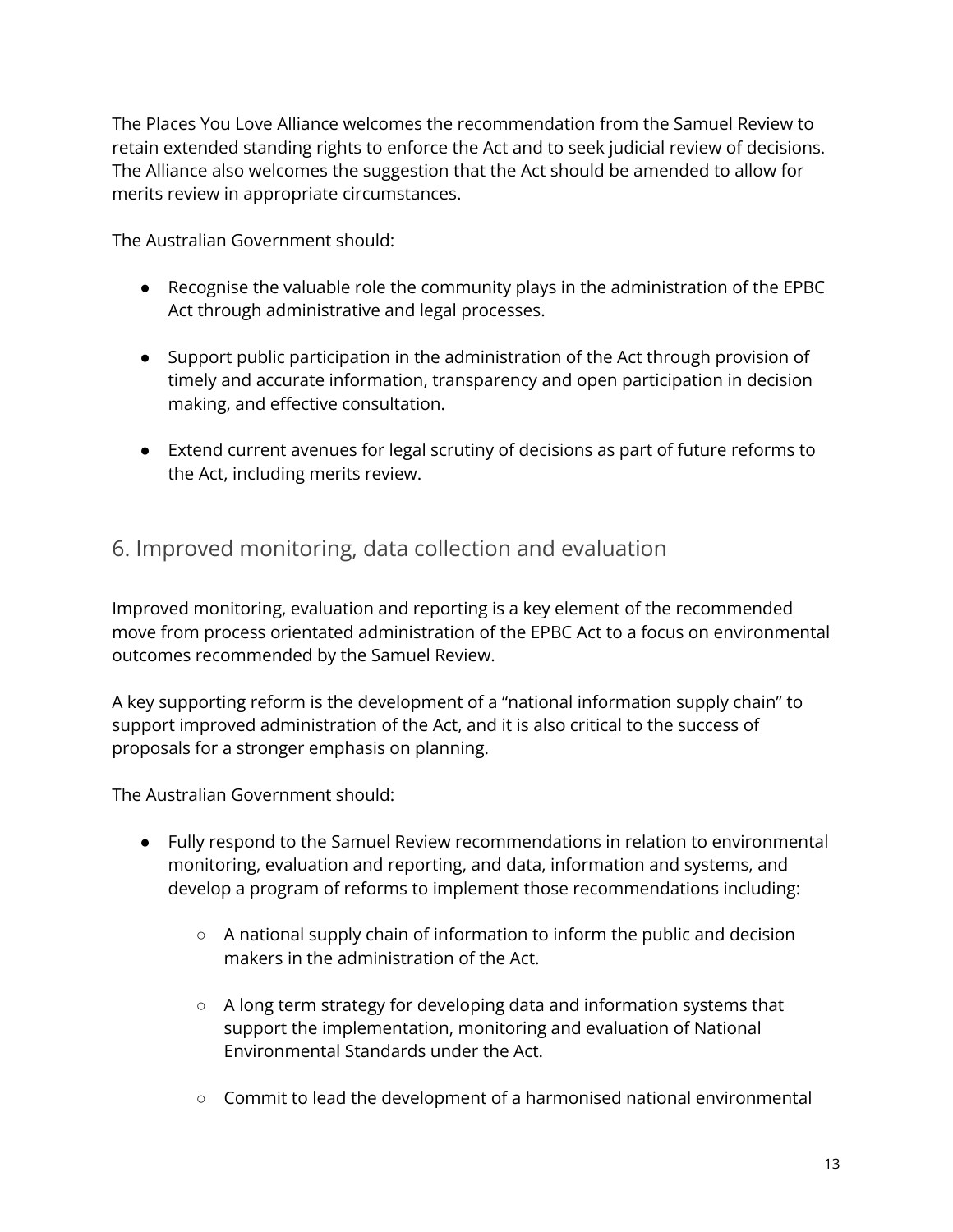monitoring and evaluation framework, and a national system of environmental accounts.

- Immediately appoint a custodian for the "national information supply chain" and in the longer term commit to including oversight and coordination of data collection and management as a responsibility of a National Environment Commission.
- Implement a nationally consistent, timely and accurate vegetation monitoring program, such as a national SLATS.

## 7. Demonstrated commitment to reform - pathway and funding

The Samuel Review found that the current EPBC Act is unfit for purpose and not achieving its objectives. Nothing less than major reform is required in response to these findings. A sequenced approach is required commencing with priority legislative reforms and culminating in a thorough legislative overhaul.

The Federal Government released its "pathway for reforming national environmental law accompanied by a proposed timeline that outlines the government's intended timing for reform and further engagement with stakeholders." <sup>1</sup> The pathway fails to respond fully to the Samuel Review recommendations, and commitment to the full package of reforms is lacking. Only one 'interim' national environment standard (for all MNES) is slated to be in place before accreditation and devolution, with the full suite of final National Environment Standards not in place until after mid-2024. The government's proposed 'interim' national environment standard (for all MNES) merely paraphrase current provisions of the EPBC Act and are inconsistent with the outcome focused standards proposed in the Samuel Review recommendations and draft standards developed by a range of stakeholders during the course of the review.

The Australian Government should as a priority:

● Fully and thoroughly respond to all of the Samuel Review recommendations, and develop a detailed long term reform proposal mapping out priority reforms and the long term reforms proposed. The response must comprehensively address all of the Samuel Review recommendations as a holistic package rather than cherry picking or

<sup>1</sup> [http://www.environment.gov.au/epbc/about/environmental-law-refor](http://www.environment.gov.au/epbc/about/environmental-law-reform)m